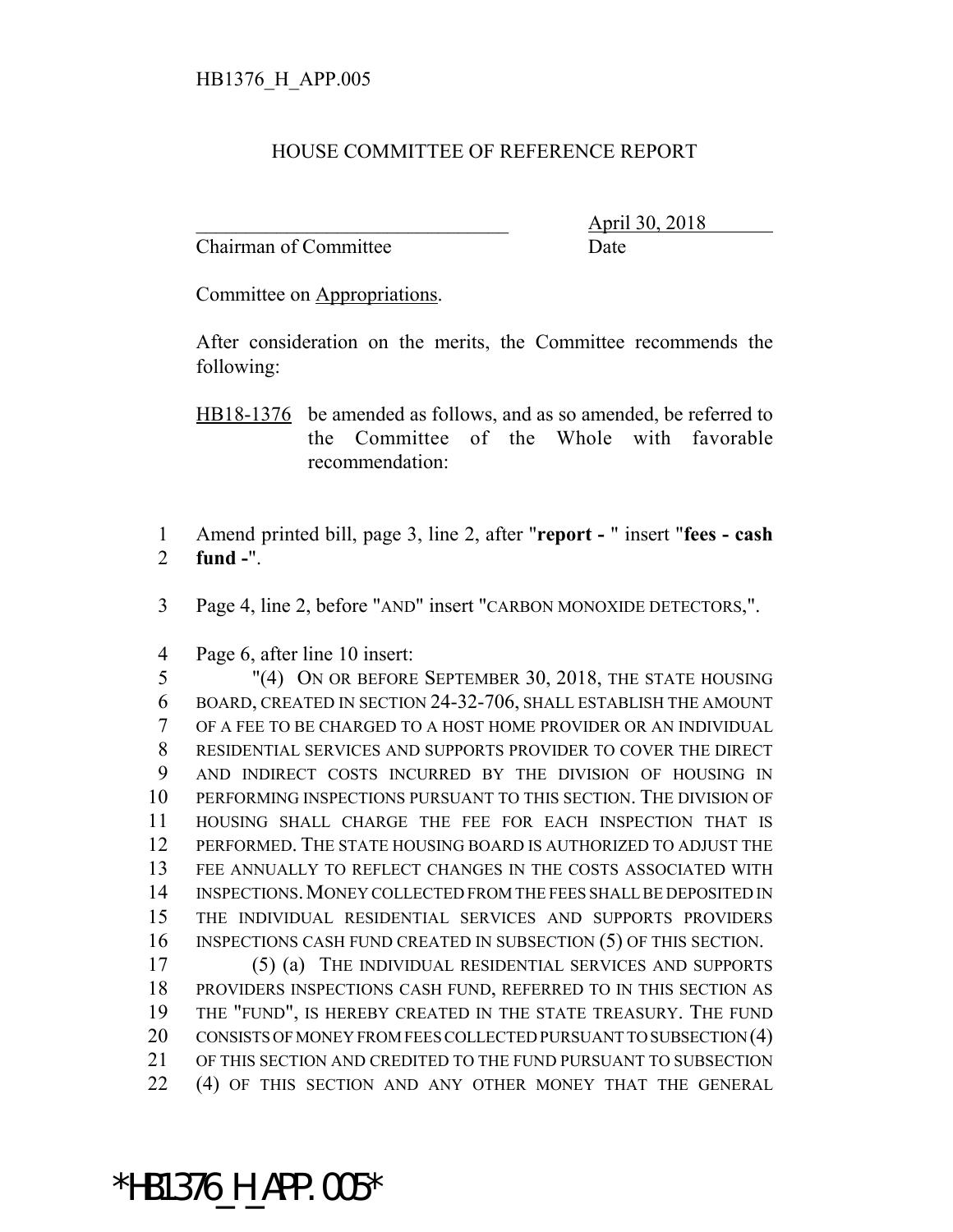ASSEMBLY MAY APPROPRIATE OR TRANSFER TO THE FUND.

 (b) THE STATE TREASURER SHALL CREDIT ALL INTEREST AND INCOME DERIVED FROM THE DEPOSIT AND INVESTMENT OF MONEY IN THE FUND TO THE FUND. ANY UNEXPENDED AND UNENCUMBERED MONEY REMAINING IN THE FUND AT THE END OF A FISCAL YEAR SHALL REMAIN IN THE FUND.

 (c) MONEY IN THE FUND IS CONTINUOUSLY APPROPRIATED TO THE DIVISION OF HOUSING IN THE DEPARTMENT OF LOCAL AFFAIRS, WHICH MAY EXPEND MONEY FROM THE FUND FOR THE DIRECT AND INDIRECT COSTS ASSOCIATED WITH RESIDENTIAL INSPECTIONS PERFORMED PURSUANT TO THIS SECTION.".

Renumber succeeding subsection accordingly.

Page 6, strike lines 18 through 20 and substitute:

 "(5) THE DEPARTMENT SHALL NOT HIRE STAFF FOR THE 15 IMPLEMENTATION OF THIS SECTION BEFORE MARCH 1, 2019.

 **SECTION 3. Appropriation.** (1) For the 2018-19 state fiscal year, \$17,215 is appropriated to the department of health care policy and financing. This appropriation is from the general fund. To implement this act, the department may use this appropriation as follows:

 (a) \$8,563 for use by the office of community living for personal services, which amount is based on an assumption that the office will require an additional 0.3 FTE;

 (b) \$2,352 for use by the office of community living for operating expenses; and

 (c) \$6,300 for use by the executive director's office for general professional services and special projects.

 (2) For the 2018-19 state fiscal year, the general assembly anticipates that the department of health care policy and financing will receive \$17,214 in federal funds to implement this act, which amount is included for informational purposes only. The appropriation in subsection (1) of this section is based on the assumption that the department will receive this amount of federal funds to be used as follows:

 (a) \$8,563 for use by the office of community living for personal services;

 (b) \$2,351 for use by the office of community living for operating expenses; and

 (c) \$6,300 for use by the executive director's office for general professional services and special projects.

## \*HB1376 H APP.005\*  $-2$ -